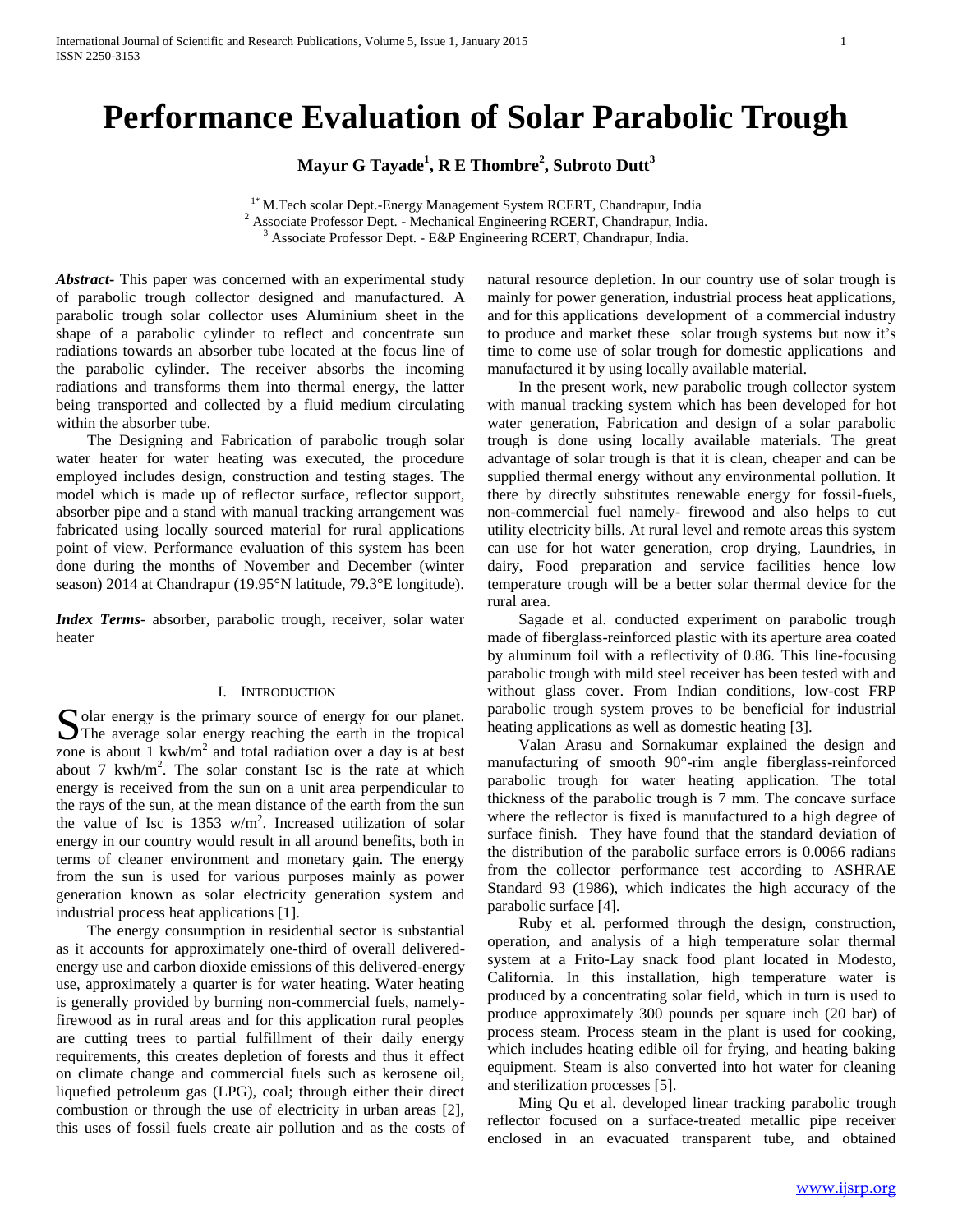fundamental radiative and convective heat transfer and mass and energy balance relations. The experiment is shows that when hotwater at  $165^{\circ}$ C flows through a 6m by 2.3m Parabolic Trough Solar Collector with 900  $\text{w/m}^2$  solar insulation and 0 incident angles, the estimated collector efficiency is about 55% [6].

 Brooks, M.J et al. conducted experiment to measure and testing the performance of components of parabolic trough solar collector and development in a solar energy research programme. Low-temperature testing was performed at Mangosuthu Technikon's STAR lab facility using water as the working fluid. Both an evacuated glass shielded receiver and an unshielded receiver were tested, with which peak thermal efficiencies of 53.8% and 55.2% were obtained respectively. The glass-shielded element offered superior performance at the maximum test temperature, Experiment contain also tracking system. Pumping system provided for feed control quantity of fluid. In this study only low-temperature testing was conducted with receiver inlet temperatures from 20°C to 85°C [7].

 Singh B.S.M. et al. conducted experiment of solar parabolic trough collector of equilibrium achieved between the increasing thermal losses with the increasing aperture area, and the increasing optical losses with the decreasing aperture area for the optimization of the long-term performance. Three different types working fluid is used with maximum theoretical concentration ratio are reached to 212. It is found that with increasing concentration ratio, decreasing heat removal factor and efficiency [8].

 Singh S.K. et al. designed and fabricates the solar parabolic trough water heater for hot water generation. Aluminum sheet is used for making parabolic trough concentrator which is covered by a cloth on which rectangular mirror strips. Two different absorber tubes were taken and the efficiencies of the plate where compared without glass cover on the absorber tubes. The efficiencies find that when without glass cover: aluminum tube receiver: 18.23%, copper tube receiver 20.25% [9].

## II. SYSTEM DESCRIPTION

 The parabolic trough solar collector uses aluminum foil sheet in the shape of a parabolic cylinder to reflect and concentrate sun radiations towards a absorber tube located at the focus line of the parabolic cylinder. The receiver absorbs the incoming radiations and transforms them into thermal energy, the latter being transported and collected by a fluid medium circulating within the absorber tube. The absorber tube is made of aluminum; tube is surrounded by a concentric glass cover. The space between the tube and the glass cover is evacuated, a vacuum can be applied in the space between the glass and the metal pipe to further minimize heat loss [10].

 A schematic sketch of the test setup of the constructed parabolic trough concentrator for domestic hot water

application is shown in Figures 1 The test setup It consists of a solar collector, storage tank of 40-L capacity, control valve used to regulate the flow rate through the circuit.



**Figure : The parabolic trough system with storage tank**

 The necessary instruments are attached to the apparatus. For performance evaluation of a system, data collection is important, and for the data collection, measuring instrument is needed. The following instruments were used

- 1. Wind Velocity: digital anemometer
- 2. Temperature measurements: Digital Multimeter with thermocouple kit. (digital
	- display)/ IR Thermometer (Make-Fluke)
- 3. Solar radiation: pyranometer
- 4. Mass flow rate: flow meter

## III. FABRICATION OF THE PARABOLIC TROUGH -

 The material for the fabrication of the device was considering strength, suitability and local availability. For construction of the parabolic trough M.S.sheet is used. Aluminium sheet has been selected as material for collector. The parabolic trough was constructed by the help welding. First, the structure was made of a M.S. sheet material. The accuracy of the parabolic trough surface depends on the accuracy of the mold; On top of these parabolic forms reflector-surface Aluminum sheet was fixed with sticky materials (Fevicol-SR). The absorber tube was made of aluminium tube is surrounded by a concentric glass cover. The space between the tube and the glass cover is evacuated, a vacuum can be applied in the space between the glass and the metal pipe to further minimize heat loss and thus boost the system's efficiency. The storage tank (40 liter capacity) made up of GI sheet and the foam material is stick on the external side of the storage tank it act as insulation. The stand (trough and storage tank) was made up MS angel with the help of welding. The sun tracking arrangement was provided to the system which is manually operated.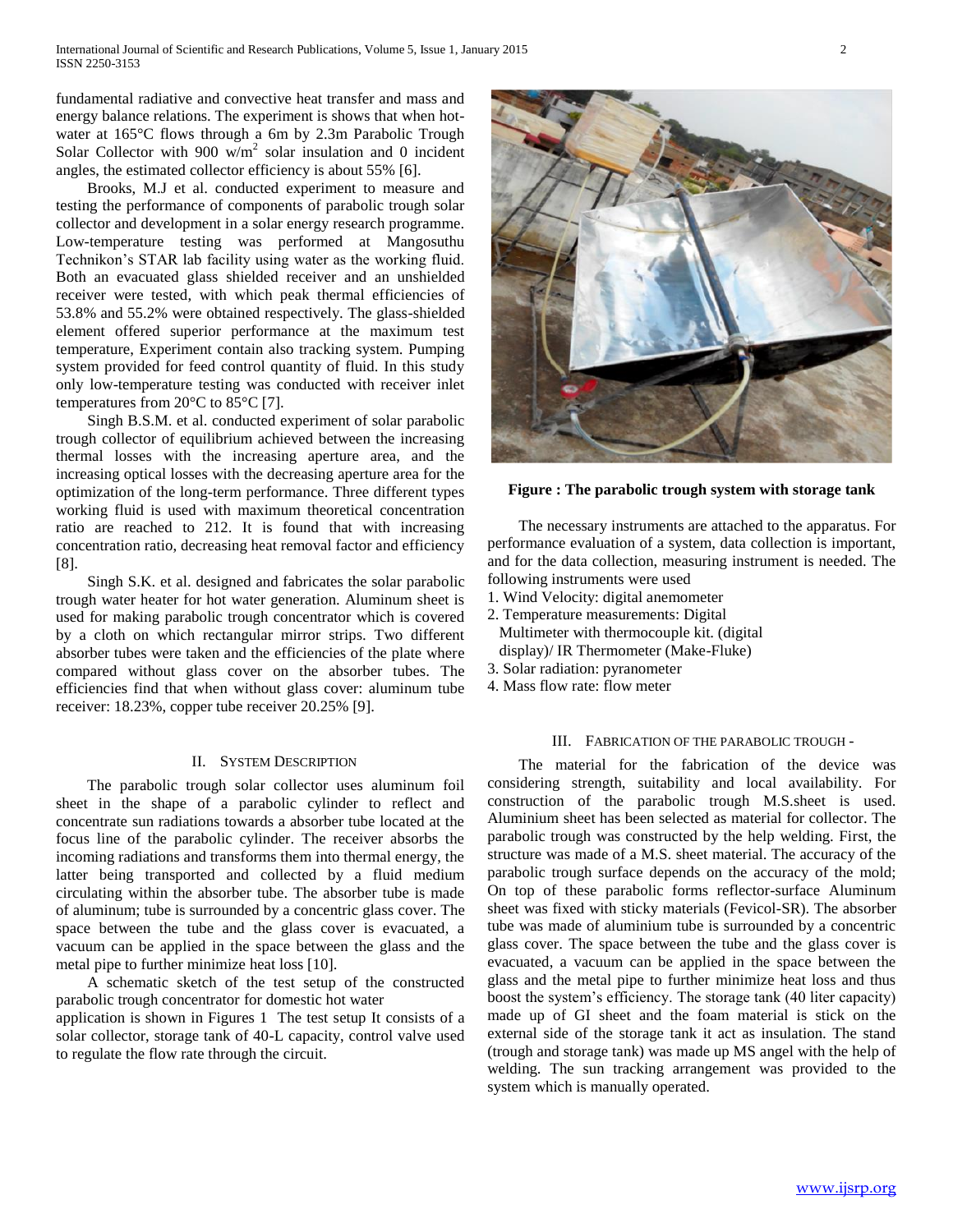# **Table 1 shows the parameters and dimensions of the terms used in the experimentation.**

| Parameter                                                | Dimension               |
|----------------------------------------------------------|-------------------------|
| Aperture of the concentrator (W)                         | 1.20 <sub>m</sub>       |
| Inner diameter of absorber tube $(D_i)$                  | 0.023<br>m              |
| Outer diameter of absorber tube $(D_0)$                  | 0.025<br>m              |
| Inner diameter of glass tube                             | 0.046<br>m              |
| Outer diameter of glass tube                             | 0.048<br>m              |
| Length of parabolic trough                               | 1.5 <sub>m</sub>        |
| Concentration ratio                                      | 15 Collector            |
| aperture area                                            | 1.8 $m2$                |
| Storage tank capacity                                    | 40 L                    |
| Focal distance                                           | 0.2 <sub>m</sub>        |
| Collector orientation                                    | - Axis in N-S direction |
| Mode of tracking                                         | - E-W (Manual)          |
| Specular reflectivity of concentrator $(\rho)$           | 0.80                    |
| Glass cover transitivity for solar radiation(T)          | 0.80                    |
| Absorber tube emissivity/emissivity $(\alpha)$           | 0.80                    |
| Emissivity of absorber tube surface $(\epsilon_{\rm o})$ | 0.15                    |
| Emissivity of glass $(\epsilon_c)$                       | 0.82                    |

 The experiment procedure was started by flushing the system. Then, the system was filled with water and the flow rate was adjusted to the required value. And the proper working of all measuring instruments was checked, Cold water from the storage tank enters thel receiver of the parabolic trough collector. The tank was located above the level of the collector to assure the natural flow of water. As water in the receiver tube, which is located at the focal axis of the trough, is heated by solar energy, heated water flows automatically to the top of the water tank and is replaced by cold water from the bottom of the tank. When the water gets heated upon rising to the collector, its density will decrease and the lighter-density water will move up and be stored on top of the storage tank. Higher-density water from the bottom of the tank again enters the parabolic trough and gets heated and moves up and stored in the top of the storage tank. Data of all readings of ambient, fluid, receiver body, and storage tank temperatures and total solar radiations with wind speed every half an hour were collected. The experiment has been performed for 7 h over the day from 0930 hours to 1530 hours. The experiment has been continued with changing input parameters, such as mass flow rate of water.

 During the experimentation, a cylindrical parabolic collector has been oriented with its focal axis pointed in the north–south (N-S) orientation so that the focal axis is inclined.(angle of inclination-30°) Sun tracking was provided to the parabolic trough collector. Manual tracking was provided to the parabolic trough collector. E-W direction. The trough was rotated manually to get a good focus on absorber tube so that solar beam makes minimum angle of incidence with the aperture plane at all times.

#### IV. THERMAL PERFORMANCE CALCULATIONS

 The useful energy delivered from the concentrator can be given by Equations 1 and 2

$$
q_u = mc_p (T_o - T_{in})
$$
\n(1)

$$
q_u = mc_p \left[ \frac{CS}{U_l} + T_a - T_{in} \right] \left[ 1 - \exp \left\{ - \frac{F' \pi D_o U_l L}{m c_p} \right\} \right] \tag{2}
$$

 Where, qu is the useful energy delivered from the concentrator (W); m, mass flow rate(kg/s); To, outlet fluid temperature ( $^{\circ}$ C); Tin, inlet fluid temperature ( $^{\circ}$ C); Cp, specific heat of water (kJ/kg°C); C, concentration ratio; S, incident solar flux absorbed in the absorber plate (W/m2); Ul, overall heat loss coefficient (W/m2°C); Ta, ambient temperature (°C); F', collector efficiency factor; Do, outer diameter of the tube (m); and L is the length of the concentrator (m). The useful energy gain per unit of the collector length can be expressed by Equations 3 and 4 in terms of the local receiver temperature Tr.

$$
q_{u'} = \frac{q_u}{L} \tag{3}
$$

$$
q_{u'} = \frac{q_u}{L} = F' \left[ S - \frac{U_l}{C} (T_r - T_a) \right] (W - D_o) \tag{4}
$$

 Where qu0 is the useful energy gain per unit of the collector length; Tr, mean receiver surface temperature (°C); W, width of the parabolic reflector (m), and where F0 is the collector efficiency factor defined by Equations 5 and 6

$$
F' = 1/U_l \left[ \frac{1}{U_l} + \frac{D_o}{D_i h_f} \right] \tag{5}
$$

$$
q_u = F_R(W - D_o)L \left[ S - \frac{U_l}{C} (T_{in} - T_a) \right]
$$
 (6)

 Where Di is the inner diameter of the tube (m); hf, heat transfer coefficient on the inside surface of the tube (W/m2°C); and FR is the collector heat removal factor. Heat removal factor is given by Equation 7

$$
F_R = \frac{mc_p}{\pi D_o L U} \left[ 1 - \exp\left\{ -\frac{F' \pi D_o U_l L}{mc_p} \right\} \right] \tag{7}
$$

and collector efficiency can be obtained by dividing qu by Ib WL. The instantaneous collection efficiency can also be calculated by Equation 8

$$
\eta_{in} = \frac{q_u}{IbrbWL} \tag{8}
$$

Where, nin is the instantaneous collection efficiency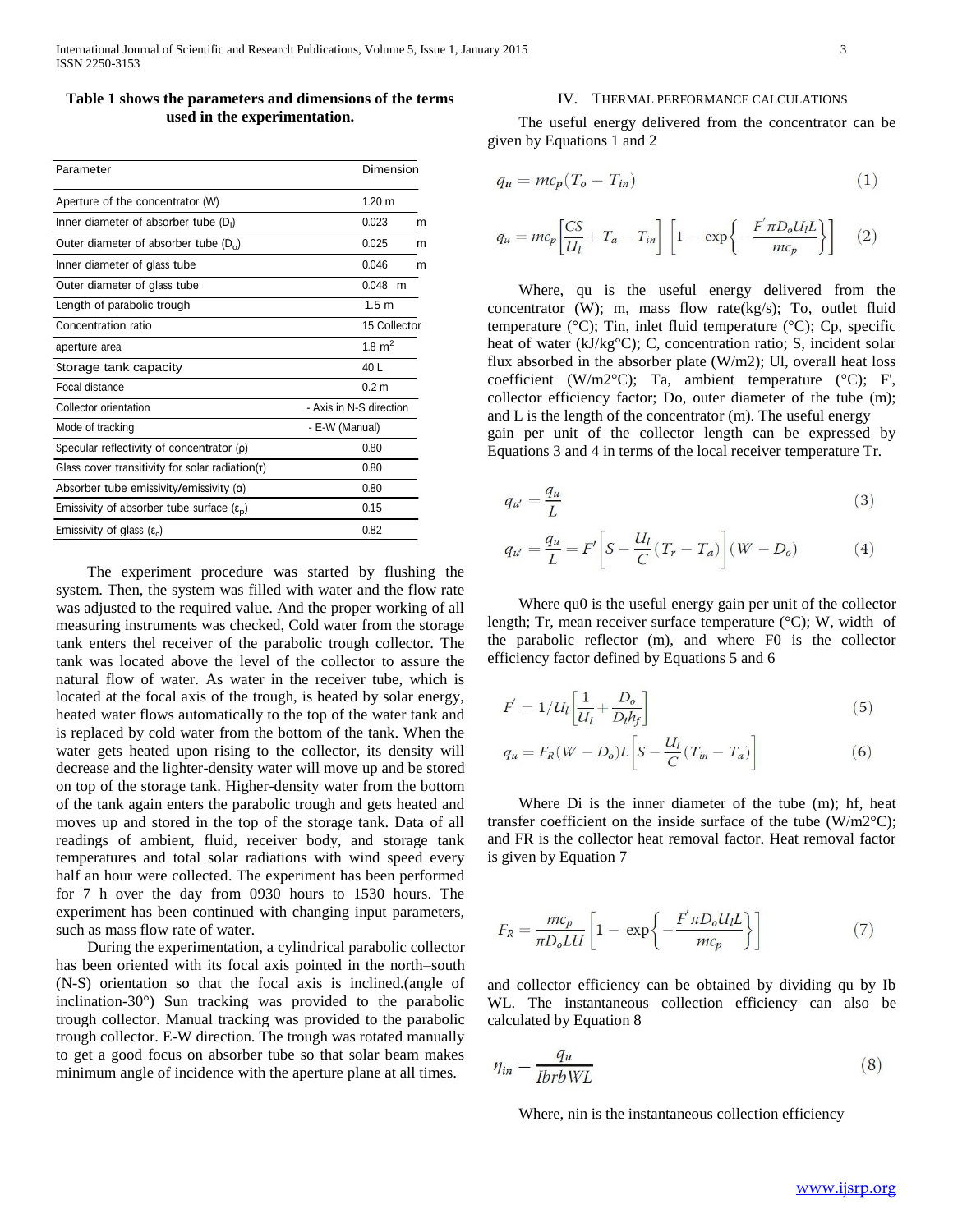International Journal of Scientific and Research Publications, Volume 5, Issue 1, January 2015 4 ISSN 2250-3153

 Overall loss coefficient and heat correlations The calculations of overall loss coefficient were based on convection and re-radiation losses. Heat loss rate per unit length can be given by Equations 9 and 10 [1].

$$
\frac{q_l}{L} = h_{pc}(T_r - T_c)\pi D_o
$$
  
+  $\sigma \pi D_o (T_r^4 - T_c^4) / \left\{ \frac{D_o}{\frac{1}{\epsilon_p} + D_{ci} (\frac{1}{\epsilon_c} - 1)} \right\}$  (9)

$$
\frac{q_l}{L} = h_w \left( T_c - T_a \right) \pi Dco + \sigma \pi Dcoec \left( T_r^4 - T_a^4 \right) \tag{10}
$$

 Where, Tc is the temperature of the cover; hw, wind heat transfer coefficient (W/m2-K); εp, emissivity of absorber surface for long-wavelength radiation; and εc, emissivity of the cover for long-wavelength radiation. Heat transfer coefficient between the absorber tube and the cover The heat transfer coefficient hpc for the enclosed annular space between a horizontal absorber tube and a concentric cover is calculated by Equations 11, 12, and 13

$$
\frac{K_{\text{eff}}}{k} = 0.317 \left( Ra^* \right)^{0.25} \tag{11}
$$

$$
(Ra^*)^{0.25} = \frac{\ln\left(\frac{D_{ci}}{D_o}\right)}{b^{0.75}\left(\frac{1}{D_o^{0.6}} + \frac{1}{D_o^{10.6}}\right)}Ra^{0.25}
$$
(12)

Where Ra\* is Rayleigh's number.

$$
h_{pc} = \frac{2K_{\text{eff}}}{D_o \times ln\left(\frac{D_{\text{cl}}}{D_o}\right)}\,. \tag{13}
$$

 Heat transfer coefficient on the outside surface of the cover  $Nu = CiRe<sup>n</sup>$  $(14)$ 

 Heat transfer coefficient on the inside surface of the absorber tube.- For Reynolds number less than 2000, the flow is laminar and heat transfer coefficient may be calculated from the below equation

$$
Nu = 3.66\tag{15}
$$

| Time<br>(hours) | Direct solar radiation<br>on the collector $(W/m2)$ | $T_{amb}$<br>$(^{\circ}C)$ | $T_{\rm in}$<br>(°C) | $T_{\sf out}$<br>$(^{\circ}C)$ | ΔT<br>$(C^{\circ}C)$ | т.<br>$(^{\circ}C)$ | <b>Flux absorbed</b><br>by the receiver<br>(W/m <sup>2</sup> ) | Useful heat<br>gained by<br>water (W) | Overall heat<br>loss coefficient<br>$(W/m^{2o}C)$ | Instantaneous<br>collector<br>efficiency (%) |
|-----------------|-----------------------------------------------------|----------------------------|----------------------|--------------------------------|----------------------|---------------------|----------------------------------------------------------------|---------------------------------------|---------------------------------------------------|----------------------------------------------|
| 09:30           | 247                                                 | 19                         | 22                   | 32                             | 10                   | 41                  | 179.6                                                          | 203                                   | 24.00                                             | 27.80                                        |
| 10:30           | 388                                                 | 20                         | 24                   | 46                             | 22                   | 59                  | 217.5                                                          | 245                                   | 25.30                                             | 27.70                                        |
| 11:30           | 439                                                 | 21                         | 25                   | 55                             | 30                   | 68                  | 245.3                                                          | 299                                   | 20.70                                             | 30.00                                        |
| 12:30           | 470                                                 | 25                         | 26                   | 65                             | 39                   | 85                  | 262.6                                                          | 340                                   | 16.80                                             | 32.00                                        |
| 13:30           | 442                                                 | 26                         | 27                   | 63                             | 36                   | 81                  | 268.5                                                          | 341                                   | 17.70                                             | 31.35                                        |
| 14:30           | 365                                                 | 27                         | 28                   | 58                             | 30                   | 71                  | 255.0                                                          | 317                                   | 19.28                                             | 30.50                                        |
| 15:30           | 254                                                 | 28                         | 28                   | 46                             | 18                   | 56                  | 180.0                                                          | 192                                   | 21.30                                             | 26.24                                        |
| 16:00           | 190                                                 | 30                         | 30                   | 43                             | 13                   | 53                  | 134.8                                                          | 156                                   | 22.55                                             | 26.80                                        |